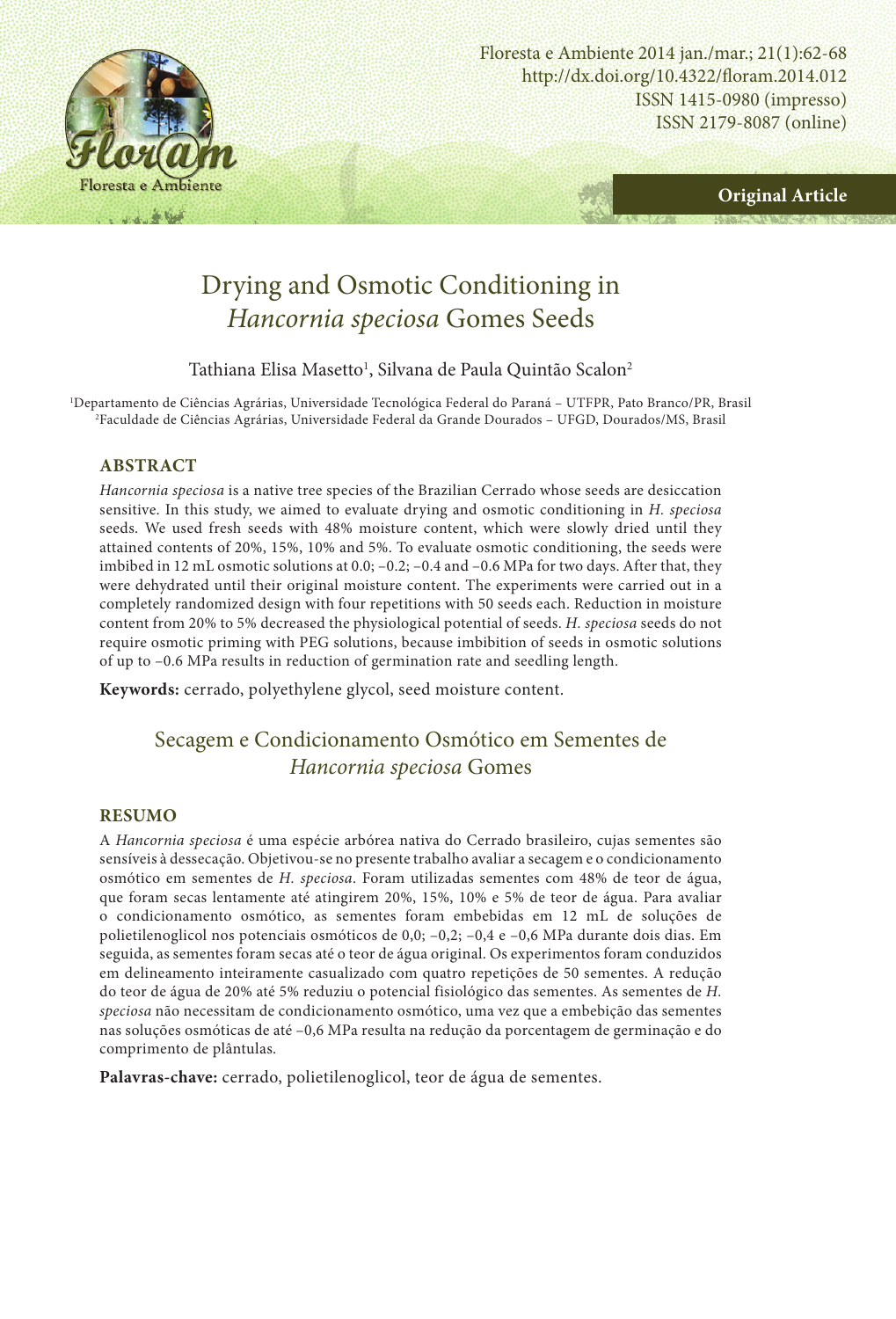### 1. INTRODUCTION

There is growing concern about the need to conserve the earth's natural resources, especially because the biodiversity of rainforest plants is in danger owing to uncontrolled exploitation. The extinction potential of a species is related to the degree of its biological vulnerability and the degree of threat by biotic and abiotic factors; therefore, *ex-situ* conservation is an important strategy for the preservation of tropical species (Phartyal et al., 2002).

One of the most important *ex-situ* strategies for key groups of species is seed banking, which is often used because of the following characteristics: seeds are relatively easy to collect, can represent a range of genetic diversity in the species if harvested from a population of individuals, and can be stored in a relatively small space (Li & Pritchard, 2009).

Given the appropriate facilities, storage for all these purposes can be readily achieved, but only if seeds exhibit orthodox post-harvest physiology (Roberts, 1973). Recalcitrant seeds, in contrast, are characterized by post-harvest life spans of the order of days to months or, for temperate species, perhaps a year or two, as long as such seeds tolerate low (not sub-zero) temperatures. Besides producing shortlived seeds, many of the recalcitrant seed species are threatened by overexploitation, indiscriminate harvesting, and habitat loss (Berjak, 2005). *Hancornia speciosa* is a typical native fruit species from Brazil and occurs naturally in the Southwest, Northwest and West-Central regions of Brazil. Besides the *in natura* consumption of *H. speciosa* fruits, they can be used in juices, ice cream and jelly (Souza et al., 2007). However, according to Barros et al. (2006), its population is reducing due to the agricultural exploitation and deforestation. Moreover, *H. speciosa* is still under domestication and requires major care because its seeds are desiccation sensitive, and the employment of *ex-situ*; i.e., seed banks, for the species conservation might be threatening.

Thus, some techniques usually applied to improve the seed propagation of this species, such as osmotic conditioning, may possibly be efficient in

increasing the germination rate of *H. speciosa* seeds. Osmotic priming has been used to promote rapid and uniform germination. This technique is based on the controlled hydration of seeds to a level that allows pre-germinative metabolic activity, but inhibits radicular emergence; this is achieved by immersing the seeds in an aqueous solution of a chemically inert but osmotically active compound. The osmotic potential is adjusted to allow all the pre-germination processes, while impeding cellular prolongation and, hence, radicular emergence, even after weeks of contact between the seeds and the osmotic solution (Khan, 1992). During osmotic priming, the seed is slowly moisturized allowing more time for repair or reorganization of plasma membranes, which results in more orderly tissue formation and reduces the risk of damage to the embryonic axis caused by the fastsoak method. Several physiological changes occur in seeds during, or as a consequence of osmotic priming, including the breaking of dormancy and increased germinative power and vigor (Khan, 1992).

Despite the species importance to the Brazilian native fruit growing, major efforts are still needed to understand the minimum moisture content at which seeds can withstand desiccation and resume seedling growth. In addition, it has been suggested that osmotic priming might improve the production of high-quality seedlings. Therefore, the objective of this study was to evaluate the effect of dehydration at low moisture contents in *H. speciosa* seeds and the relationship between osmotic priming solutions and seed physiological performance.

### 2. MATERIAL AND METHODS

The experiment was carried out at the Seed Laboratory, Department of Agrarian Sciences of the Federal University of Grande Dourados, in the municipality of Dourados, Mato Grosso do Sul state, Brazil.

### *2.1. Plant material*

Ripe fruits of *H. speciosa* were collected from twelve trees in the municipality of Dourados, Mato Grosso state, Brazil (S 23° 02' 37" and W 55° 09' 10") in the native Cerrado *stricto sensu* area. The climate in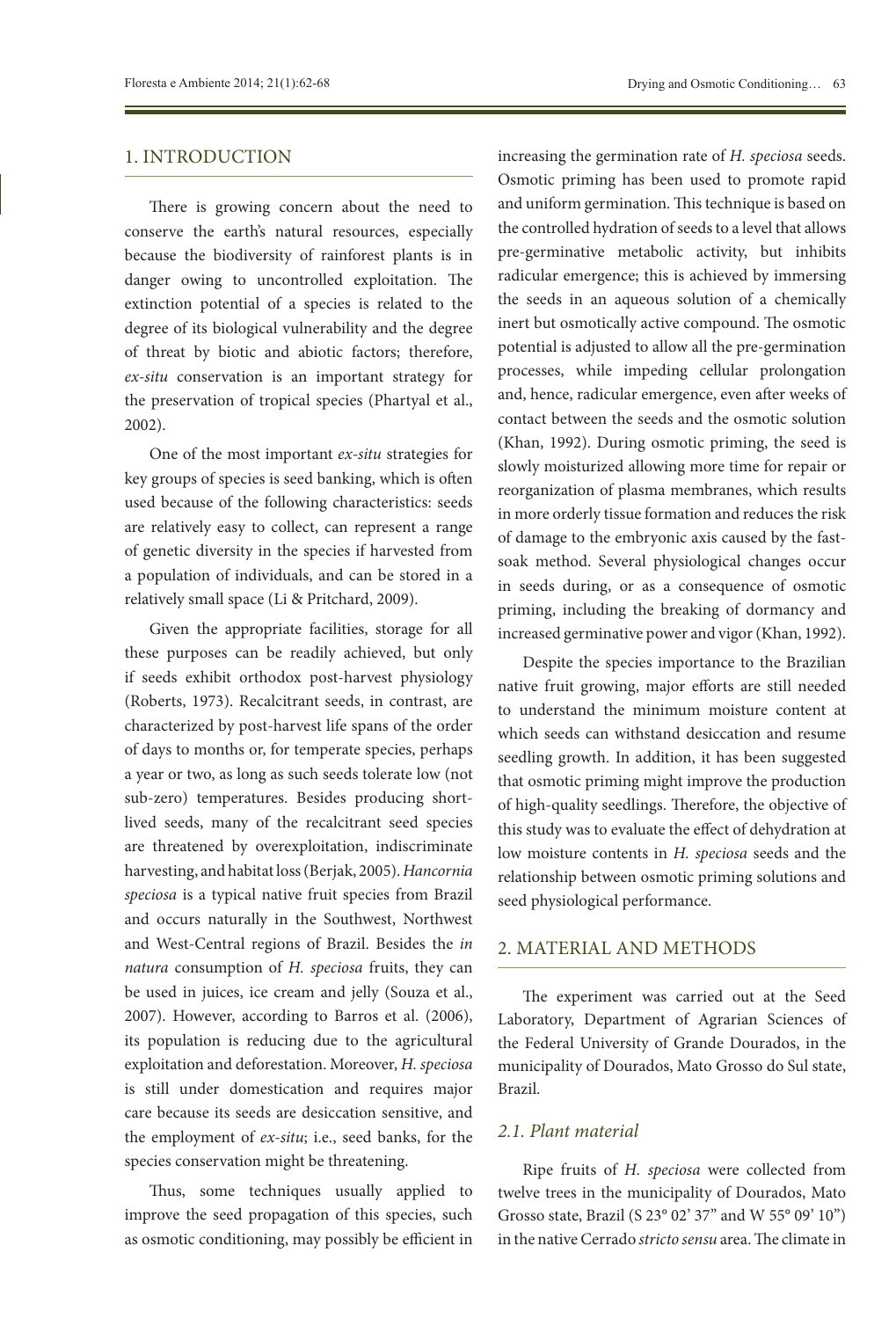this region is classified as "Cwa" according to Köppen, with average temperature and rainfall ranging from 20 to 24 °C and 1250 to 1500 mm, respectively. After collection, the fruits were processed immediately by maceration on a sieve under running water so that seeds were separated from fruit residues. The seeds were then spread on paper towel over the lab bench where they were allowed to rest for five minutes to remove the superficial water.

#### *2.2. Seed moisture content and germination*

Initially, seed moisture content was determined. It was assessed in four replications of 2 g each (approximately 8 seeds) through oven-drying at  $105 \pm 2$  °C for 24 hours (Brasil, 2009) and expressed as percentage moisture content on a fresh weight basis. The germination tests were performed in four replications of 50 seeds each, on sand inside plastic germination boxes, in a biological oxygen demand (B.O.D.) chamber at 25 °C under continuous white light for 60 days.

#### *2.3. Seed dehydration*

In order to assess seed dehydration, characterization of seed desiccation tolerance was conducted according to Hong & Ellis (1996), following the slow seed dehydration. Seeds were then kept in a thin layer under laboratory conditions (25 ± 2  $°C/60 \pm 4\%$  RH, using air-conditioning) where they were weighed at intervals to detect the target weights corresponding to the target moisture content, according to Sacandé et al. (2005). At approximately every five percentage points  $(± 2)$ of decrease in moisture content (20%, 15%, 10% and 5% ±2, which required 24, 72 and 108 hours of dehydration, respectively), the seeds were sampled for germination test and moisture content determination. After dehydration, the seeds were pre-humidified in a humid chamber (100% RH) for 24 h at 25 °C in the dark and then rehydrated under the same conditions used for germination.

The effect of seed desiccation was evaluated according to the following characteristics: Germination rate - seeds were examined daily to evidence visible germination; germination was defined as visible radicle protrusion through the pericarp and was noted as the time of first radicle protrusion and 50% radicle protrusion of the germinated seeds; seedling growth – the aerial part and root length of the seedlings were examined based on ten seedlings, which were measured using a millimeter ruler and the results were expressed as cm seedling–1; fresh mass was evaluated in the same seedlings using a balance and the results were expressed as g seedling–1.

### *2.4. Seed priming*

In order to evaluate the effect of osmotic conditioning, fresh seeds of *H. speciosa* were osmotically primed by immersion, for two days, in aerated liquid polyethylene glycol 6000 PEG solutions adjusted to the following osmotic potentials: 0.0; –0.2; –0.4 and –0.6 MPa. The priming was carried out in a biological oxygen demand (B.O.D.) chamber at 25 °C in the presence of light. After the priming period, the samples of the primed seeds were removed, washed in water, and then spread on paper towel for five minutes to remove the superficial water. After that, the moisture content of the primed seeds was determined and seeds were submitted to dehydration to attain the original seed moisture content.

The seeds were sowed as previously described and were then evaluated according to the following characteristics: Germination rate - germination was defined as the visible radicle protrusion through the pericarp and was noted as the time of first radicle protrusion and 50% radicle protrusion of the germinated seeds; seedling root length - they were examined based on ten seedlings, which were measured using a millimeter ruler and the results were expressed as cm seedling–1.

### *2.5. Experimental design and statistical analysis*

The experiments were conducted using a completely randomized design with four replications for each treatment, with 50 seeds each. Each experiment was repeated at least two times. Analysis of variance (ANOVA) of data was performed by means of SANEST software.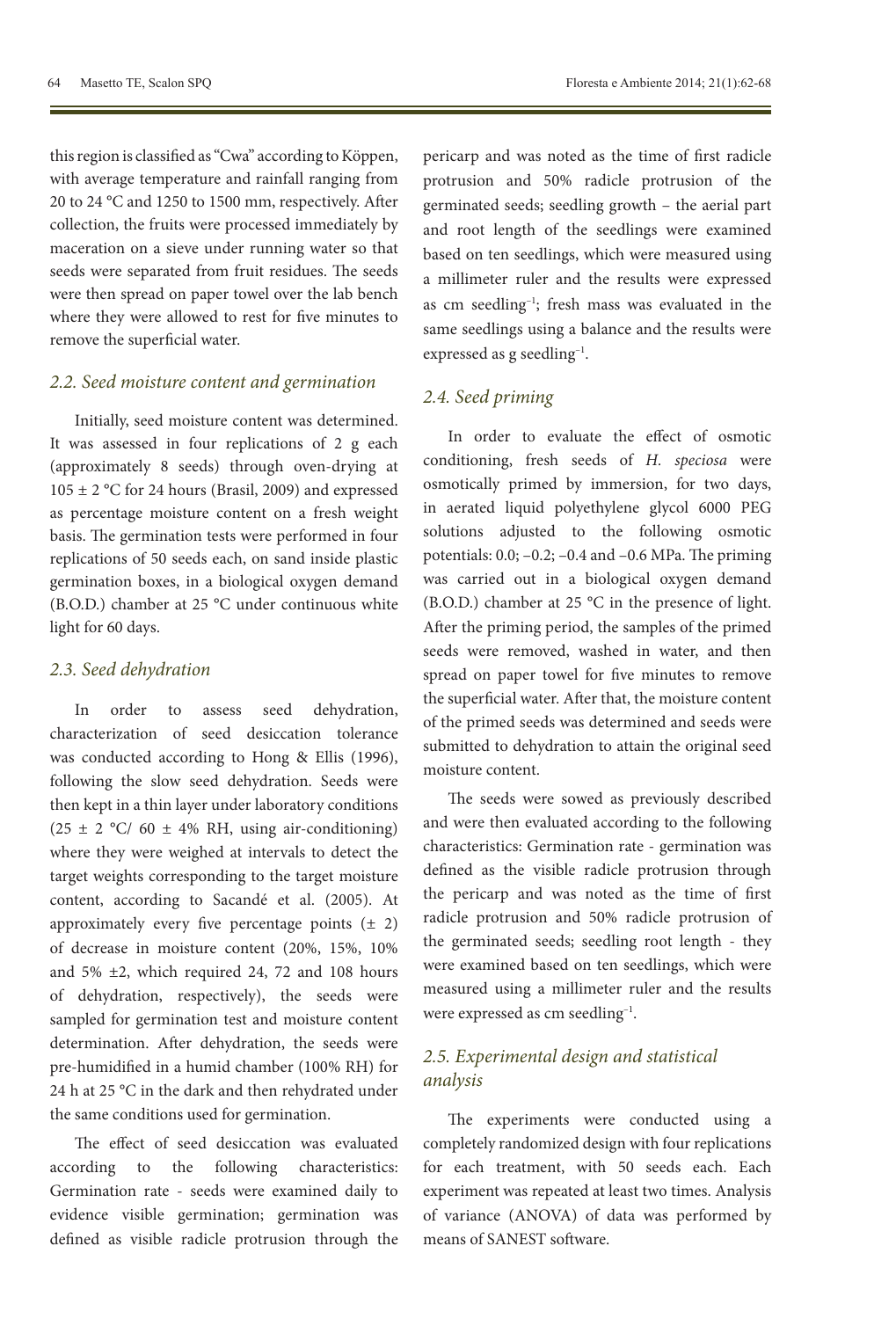### 3. RESULTS AND DISCUSSION

### *3.1. Seed dehydration*

The freshly harvested seeds of *H. speciosa* showed 48% moisture content and 38% germination. These results are lower than those found by Nogueira et al. (2003), who observed 68% germination in seeds harvested in Sirinhaém, Pernanbuco state, but the authors did not mention the moisture content of seeds. Barros et al. (2006) observed 50.3% moisture content and over 80% germination in seeds harvested in João Pessoa, Paraiba state.

Significant differences were found in seed moisture content (MC) only regarding fresh mass (Figure 1D). Although regression adjustment was not observed for seed germination, there was no remarkable increase in seed germination at 10% MC dehydration (Figure 1A). The same behavior was noted for the aerial part and root length of seedlings, although no regression adjustment was observed (Figures 1B and 1C, respectively). In addition, it was possible to observe that seed dehydration at 20%, 15% and 5% MC showed similar behavior, unlike seedling fresh mass, which presented higher results for seeds at 15% MC dehydration and also higher regression adjustment (Figure 1D).

Although no decrease in the vigor of *H. speciosa* seeds was observed, the decrease in desiccation might be associated with the initial moisture content of seeds. Santos et al. (2010) observed that fresh seeds of *H. speciosa* showed 56% moisture content, and after 72 hours of dehydration they attained 31% moisture content, corresponding to approximately 73% emergence. No harm to seedling root length was reported as result of seed moisture content decrease. The authors explained that the seedlings emerged from seeds dehydrated until 43% were not harmed. However, seed moisture content below 38% (48 hours dehydration) induced viability loss of seeds. The authors presumed that such tissue damages caused by dehydration could explain the reduction in seedling emergence.

 Probably, the lower seed moisture content observed in the present research occurred because of the advanced maturation process of the fruits harvested, which could reduce seed moisture content and result in low germination rate. Thus, it is possible



**Figure 1.** A - Germination rate (G%); B – aerial part length (cm seedling  $^{-1}$ ); C – root length (cm seedling  $^{-1}$ ), and D – fresh mass (g seedling –1) from *Hancornia speciosa* seeds submitted to different moisture contents after drying.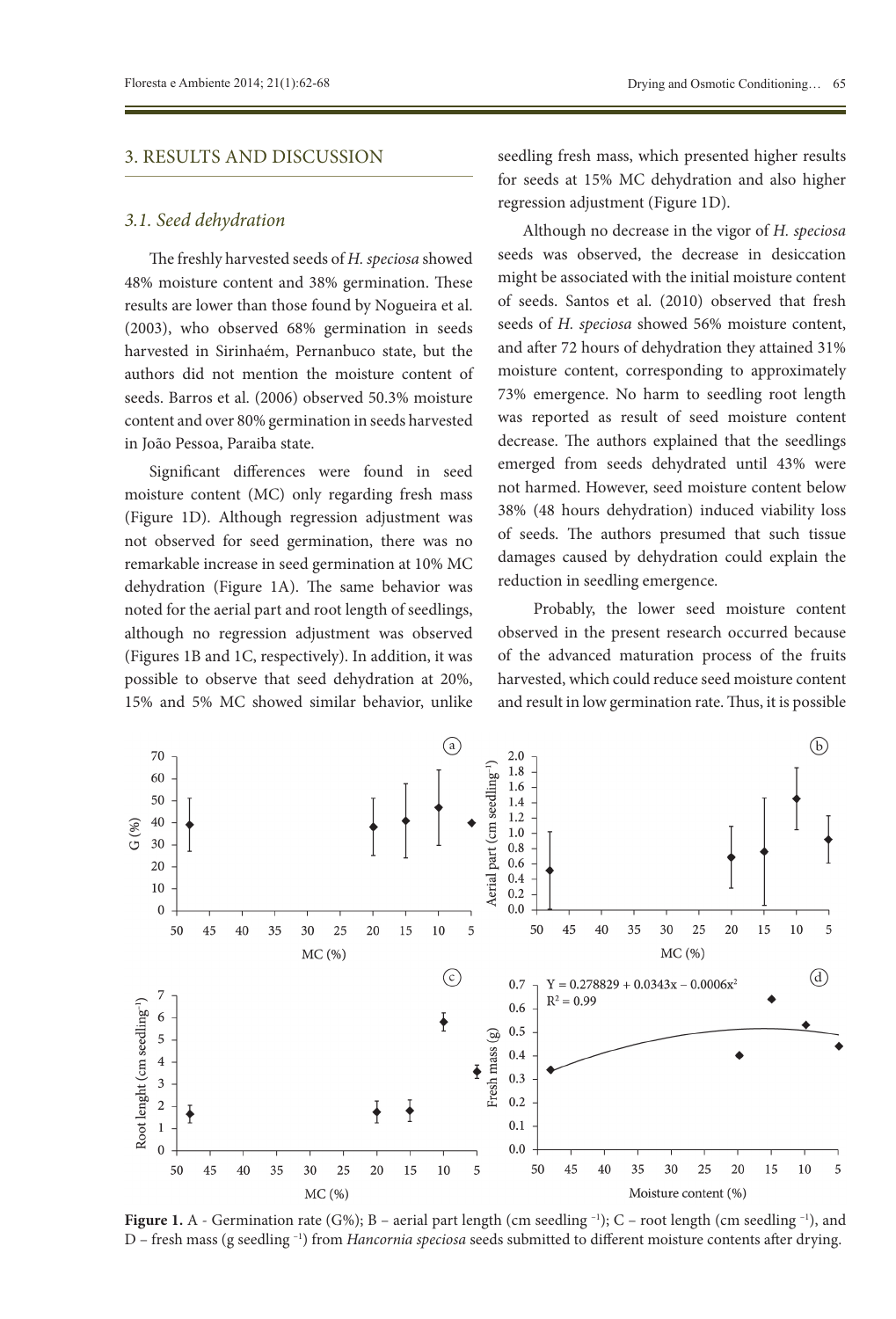that *H. speciosa* seeds could withstand desiccation, and a decrease in MC occurred even when the seeds were inside the fruits, leading to seed viability loss, which was subsequently observed in seed vigor.

There is a wide range of uncertain information about the occurrence of desiccation sensitivity in *H. speciosa* seeds (Salomão et al., 2004; Barros et al., 2006; Santos et al., 2010) and researches aim to determine the minimum moisture content needed to provide high seed germination rate. However, the conclusions still need more deeply examined to understand the behavior of *H. speciosa* seeds during dehydration; nevertheless, the original results found for seed MC are divergent. Walters (2003) suggested that, for collections of wild plant species, due to the genetic heterogeneity of wild plant populations, any significant decline in viability will result in loss of genotypes from emergence.

### *3.2. Seed priming*

Seed moisture contents rose to plateau levels soon after imbibition, and decreased as osmotic potentials decreased (Table 1). Regarding incubation duration, seeds can be considered to be at constant moisture content, in equilibrium with the osmotic potentials set by the external solution.

|  |  |  | Table 1. Moisture content (%) of Hancornia speciosa |  |
|--|--|--|-----------------------------------------------------|--|
|  |  |  | seeds after priming with PEG (6000) solutions.      |  |

| PEG (MPa) | Moisture content (%) |
|-----------|----------------------|
| 0.0       | 56.6                 |
| $-0.2$    | 51.4                 |
| $-0.4$    | 50.5                 |
| $-0.6$    | 51.5                 |

Seed priming (soaking in water and then drying to storage moisture until use) has been shown to improve crop establishment and, in some instances, to increase crop yields (Ajouri et al., 2004). For instance, a decrease in the germination rate (Figure 2A) and seedling root length (Figure 2B) of *H. speciosa* was observed. The experiments reported herein confirm the particular sensitivity of *H. speciosa* seeds after PEG osmotic incubation. In spite of the low initial germination rate of *H. speciosa* seeds, osmotic priming did not improve the physiological potential of seeds; on the contrary, results of the PEG treatment showed a reduction in initial seedling growth. This is consistent with the drastic reduction in the total germination rates and root length observed at the osmotic potentials of up –0.6 MPa. This is in agreement with previous studies, which have also found that increasing priming might reduce the vigor characteristics of some tree species, as observed in non-primed seeds of Australian royal palm (*Archontophoenix alexandrae*), which showed a higher germination rate index than those primed with PEG (Teixeira et al., 2007). Water conditioning of red oak (*Quercus sp*) after pericarp rupture showed faster seedling establishment and uniformity than osmotic conditioning (Struve, 1998). Osmotic priming with PEG reduced the germination rate and seedling growth characteristics of *Stryphnodendron adstringens* seeds, but did not alter the physiological potential of *S. obovatum* and *S. polyphyllum* seeds (Kissmann et al., 2010), native trees from the Brazilian Cerrado, as *H. speciosa*. Thus, in several species, osmotic priming does not promote seed usefulness.



**Figure 2.** A - Germination rate (G%) and B - root length (cm seedling –1) of *Hancornia speciosa* seeds submitted to osmotic priming with different osmotic solutions (PEG 6000).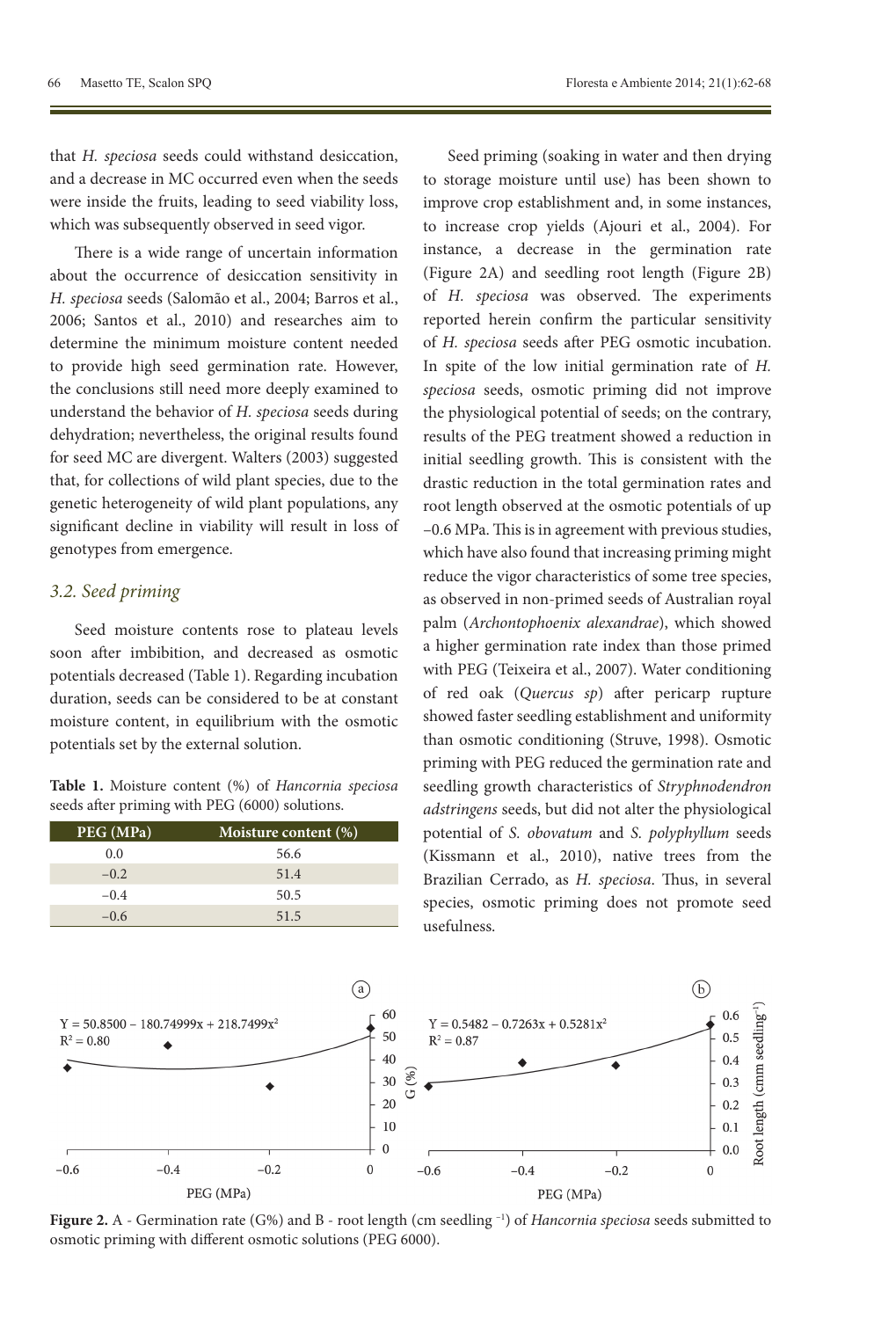However, all the studies have concentrated on improving seed germination after osmotic priming and, to the best of our knowledge, there is no information available on the effects of priming on enhancing seedling performance of *H. speciosa* seeds PEG-treated.

The resulting parameters were used to predict seed germination and initial seedling growth after osmotic priming and drying until *H. speciosa* seeds initial moisture content. Perhaps, *H. speciosa* seeds did not withstand drying after osmotic priming, even though moisture content of approximately 45% was reached. According to the revision of Korkmaz et al. (2004), in seed priming studies, seeds are usually transferred directly from the priming solution to the germination medium, generally resulting in very rapid germination compared with non-primed seeds. Since primed seeds have completed phases I (hydration) and II (lag phase) of germination, they only require a favorable water potential gradient for water uptake in order to begin radicle growth.

Furthermore, the unexpected behavior of *H. speciosa* seeds could occur because of the time of PEG solutions incubation. The environment during priming also influences seed response to priming and Chiu et al. (2002) suggested that different temperatures must be evaluated for each species to determine which one provides the best priming result. The most suitable temperature for the *H. speciosa* seed germination is 25 °C (data not shown). Therefore, it seems that the factors that govern beneficial changes during priming incubation might not act through a general mechanism involving changes which could lead to the improvement of the physiological potential of *H. speciosa* seeds.

It is a well-established phenomenon that the priming solution significantly improves germination and seedling emergence performance of crop seeds and, therefore, improves stand establishment under field conditions. The reduction observed in *H. speciosa* seeds as a result of osmotic priming could mean a restriction in the range of seed priming for seeds of non-domesticated species. Consequently, further studies should be carried out to certify the effects of osmotic solutions, seed drying, and the events that occur during the PEG incubation on *H. speciosa* seeds.

### 4. CONCLUSIONS

Dehydration of *H. speciosa* seeds below 20% and up to 5% do not reduce seed physiological potential. *Hancornia speciosa* seeds do not require osmotic priming with PEG solutions to attain high seed germination rates.

### SUBMISSION STATUS

Received: 07/26/2013 Accepted: 01/28/2014 Published: 02/31/2014

### CORRESPONDENCE TO

### **Tathiana Elisa Masetto**

Departamento de Ciências Agrárias, Universidade Tecnológica Federal do Paraná – UTFPR, CEP 85503-390, Pato Branco, PR, Brasil e-mail: tmasetto@gmail.com

### **REFERENCES**

Ajouri A, Asgedom H, Becker M. Seed priming enhances germination and seedling growth of barley under conditions of P and Zn deficiency. *Journal of Plant Nutrition and Soil Science* 2004; 167(5): 630-636. <http://dx.doi.org/10.1002/jpln.200420425>

Barros DI, Bruno RLA, Nunes HV, Cabral GC, Pereira WE, Mendonça RMN. Métodos de extração de sementes de mangaba visando à qualidade fisiológica. *Revista Brasileira de Fruticultura* 2006; 28(1): 25-27. <http://dx.doi.org/10.1590/S0100-29452006000100010>

Berjak P. Protector of the seeds: seminal reflections from southern Africa. *Science* 2005; 307(5706): 47-49. PMid:15637256. [http://dx.doi.org/10.1126/](http://dx.doi.org/10.1126/science.1108429) [science.1108429](http://dx.doi.org/10.1126/science.1108429)

Brasil. Ministério da Agricultura, Pecuária e Abastecimento. *Regras para Análises de sementes*. Brasília: SNDA/DNDV/CLAV; 2009. 399 p. [cited 2013 maio 1]. Available from: [http://www.agricultura.](http://www.agricultura.gov.br/arq_editor/file/3376_regras_para_analise_de_sementes.pdf) [gov.br/arq\\_editor/file/3376\\_regras\\_para\\_analise\\_de\\_](http://www.agricultura.gov.br/arq_editor/file/3376_regras_para_analise_de_sementes.pdf) [sementes.pdf.](http://www.agricultura.gov.br/arq_editor/file/3376_regras_para_analise_de_sementes.pdf)

Chiu KY, Chen CL, Sung JM. Effect of priming temperature on storability of primed sh-2 sweet corn seed. *Crop Science* 2002; 42: 1996-2003. [http://dx.doi.](http://dx.doi.org/10.2135/cropsci2002.1996) [org/10.2135/cropsci2002.1996](http://dx.doi.org/10.2135/cropsci2002.1996)

Hong TD, Ellis RH. A protocol to determine seed storage behavior. Rome: IPGRI, Department of Agriculture the